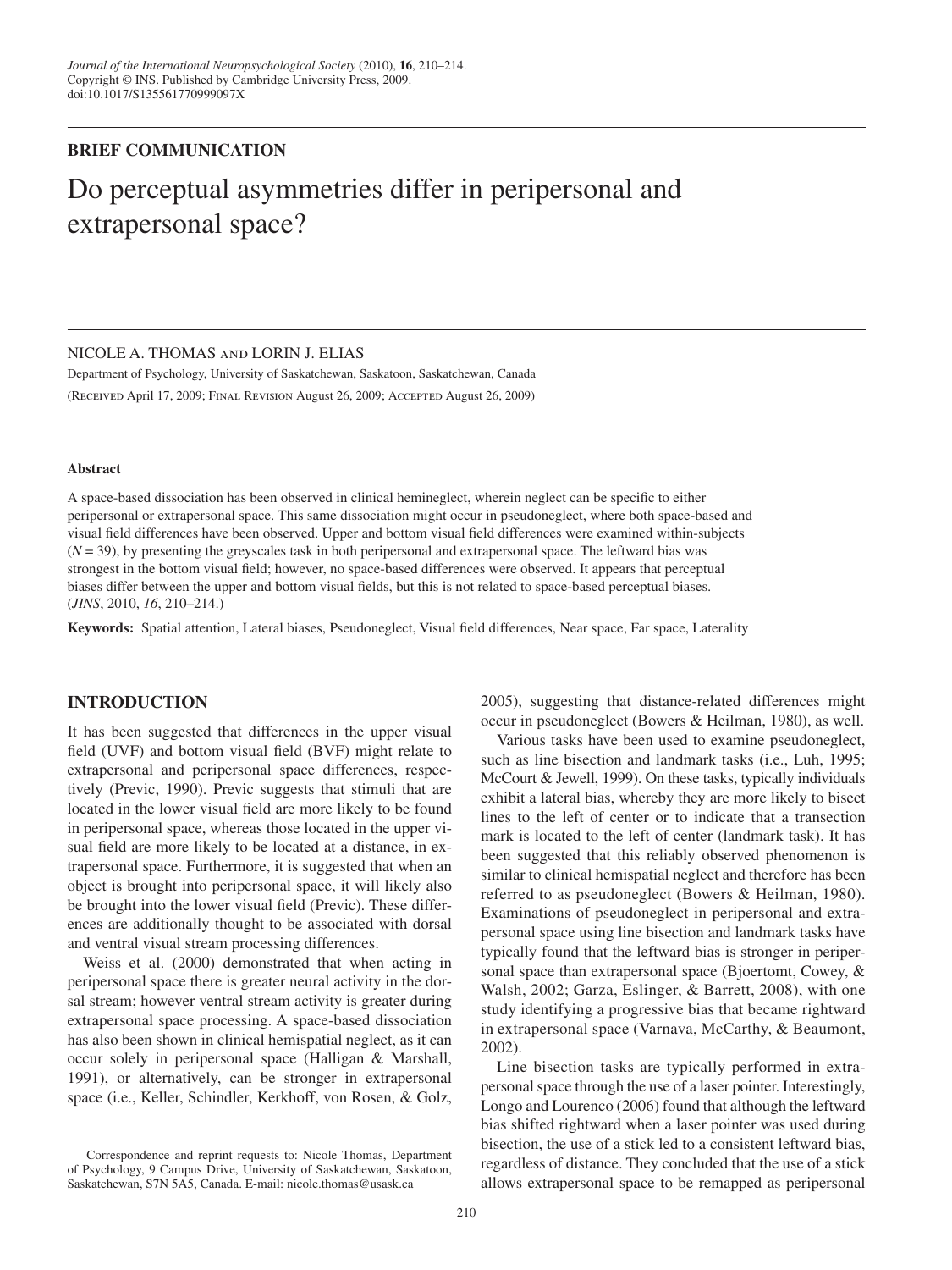#### *Peripersonal and extrapersonal space* 211

space, allowing the leftward bias to persist. When using a laser pointer this remapping does not occur and areas typically activated by peripersonal space (i.e., intraparietal sulcus in the right hemisphere; Bjoertomt et al., 2002) are no longer activated, leading to a rightward shift in bias (Longo & Lourenco).

Alternatively, Varnava et al. (2002) suggested that each cerebral hemisphere has a unique spatial coordinate system, and that as one system is used more or less prominently, there is a gradual shift in coordinate system, leading to opposing biases in peripersonal and extrapersonal space. They proposed that the progressive nature in which the bias becomes rightward points to a gradual shift, as opposed to an abrupt switch from left to right. This suggestion is consistent with the findings of Longo and Lourenco (2006). However, Wilkinson and Halligan (2003) did not find distance-based differences when stimulus size was held constant, highlighting the importance of controlling this factor.

 Initial research examining UVF and BVF differences on line bisection and landmark tasks has been conducted; however results of these studies have been inconsistent. McCourt and Jewell (1999) and McCourt and Garlinghouse (2000) compared performance on a landmark-type task in the UVF and BVF using tachistoscopic presentation (150 ms). Lines were presented at 3.6° and 5.8° visual angle, respectively. Participants were asked whether a transector was located to the left or right of center. In both instances, a stronger leftward bias was identified in the UVF compared with the BVF.

 A third investigation by Barrett, Crosson, Crucian, & Heilman, (2000) used a manual line bisection task (unlimited completion time) presented at 40.5 cm either above or below the midsagittal plane. Barrett and colleagues identified a stronger leftward bias in lower body space as opposed to upper body space. It is difficult to draw any strong conclusions relating to these findings, as all three studies were methodologically different. It is clear that the results of these studies are not consistent with one another.

 To better understand how perceptual asymmetries are affected by viewing distance, the gray-scales task was presented in both peripersonal and extrapersonal space. Furthermore, to increase understanding of how visual field differences and space-based differences relate, this task was presented to both the UVF and the BVF. Previous findings have been contradictory, suggesting that both space-based and visual field differences should be examined in one manipulation to better understand their relationship, as well as how each individually influences perceptual asymmetries.

 The gray-scales task has been used to examine perceptual asymmetries (Nicholls, Bradshaw, & Mattingley, 1999). This task involves making a judgment between two equiluminant mirror-reversed rectangles going from black on one side to white on the other, one rectangle being dark on the left and the other dark on the right. When asked to select which image appears to be darker (or brighter) overall, most often individuals will choose the rectangle with the salient feature on the left side, despite the images being equiluminant (Nicholls et al., 1999). Kinsbourne (1970) hypothesized

that as a result of right hemisphere involvement in attention, attentional vectors are preferentially directed to the left side of space. Therefore, the leftward bias observed on this task is thought to reflect increased attention being directed to the left, and leading to a left-side spatial bias. Similar tasks have been used to examine judgments of size, numerosity (Nicholls et al., 1999), and distance (Krupp, Robinson,  $\&$ Elias, in press ), all of which also demonstrate leftward biases.

 There have been a number of suggested explanations, including scanning and reading habits (Chokron, Bartolomeo, Perenin, Helft, & Imbert, 1998; Manning, Halligan, & Marshall, 1990), motor biases (i.e., Nicholls & Roberts, 2002), and intentional or pre-motor biases (Brodie  $\&$  Pettigrew, 1996; Heilman & Valenstein, 1979). Nicholls and Roberts (2002) carried out a series of experiments demonstrating that these explanations do not fully account for observed leftward biases. Individuals with opposite reading patterns also demonstrated leftward biases, and bimanual responding led to leftward biases, as well, illustrating that these explanations are incomplete.

 Attentional or perceptual biases currently appear to be the most plausible explanation for perceptual asymmetries. The leftward bias also occurs during tachistoscopic presentation (McCourt  $&$  Jewell, 1999), supporting the idea that left biases are attentional in nature. A final explanation, although preliminary, also appears promising. It has been shown that birds demonstrate a leftward bias on perceptual asymmetries tasks, which suggests the possibility of an evolutionary basis for the leftward bias (Diekamp, Regolin, Güntürkün, & Vallortigara, 2005; Regolin, 2006). However, this explanation is quite preliminary and admittedly difficult to examine in a human population.

 Prior research indicates a need to evaluate space-based differences in perceptual asymmetries by using a paradigm that is easily performed in both peripersonal and extrapersonal space. The current study examined both peripersonal and extrapersonal space differences and visual field differences using the gray-scales task. Although a stronger leftward bias has been previously observed in extrapersonal space, it was hypothesized that when the visual angle of the stimuli was kept constant, (i.e., Dellatolas, Vanluchene, & Coutin, 1996; Wilkinson & Halligan, 2003), there would not be any distance-based differences in perceptual asymmetries. Controlling the visual angle of the stimulus would ensure that the relative size of the stimulus remained constant and did not create a confound. We also investigated UVF and BVF differences by presenting gray-scale pairs to either the UVF or the BVF. As McCourt and colleagues (1999; 2000) found a stronger leftward bias in the UVF using an attention-based landmark task, it was expected that the leftward bias would be stronger in the UVF compared with the BVF. It has been suggested that UVF and BVF differences may correspond with extrapersonal and peripersonal space; however, as distance-based differences were not expected, this interaction was not expected to be observed.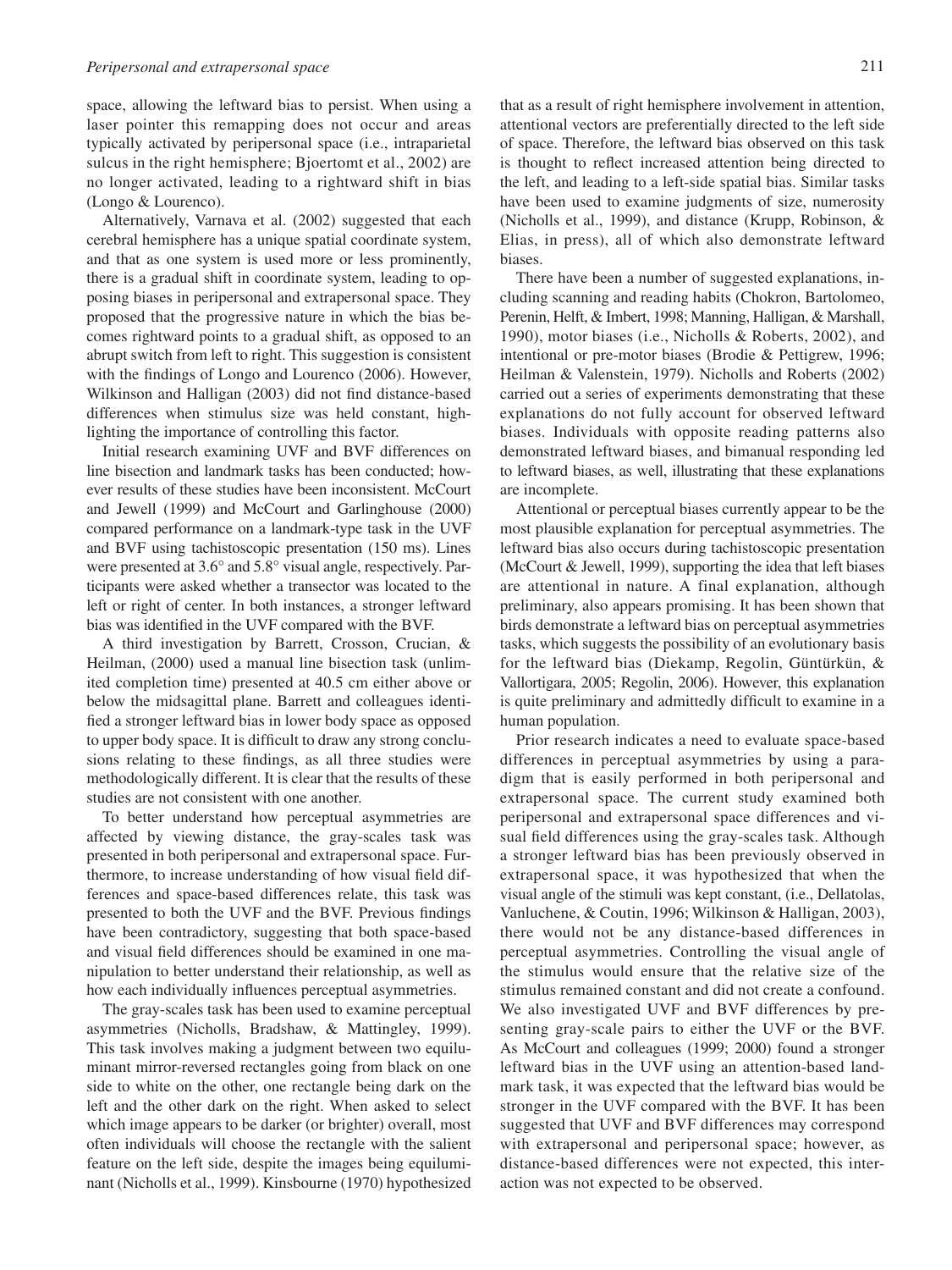# **METHODS**

### **Participants**

 Thirty-nine right-handed undergraduate Psychology students (10 males; mean age =  $19.72$ ,  $SD = 3.74$ ) at the University of Saskatchewan participated in the current study. Students received course credit in exchange for participation. Based on self-report, all participants had normal or corrected-to-normal vision. This study was conducted with the ethical approval of the Behavioral Research Ethics Board at the University of Saskatchewan.

## **Materials**

#### *Gray-scales task*

 E-prime (Psychology Software Tools, Inc., Pittsburgh, PA; www.pstnet.com/eprime) was used to administer a series of 320 gray-scales, of five different lengths: 400, 480, 560, 640, and 720 pixels. Eighty of the gray-scales were two mirrorreversed images where one appeared directly above the other, with one of the images being dark on the left side, whereas the other was dark on the right side. The remaining 240 gray-scales were not mirror-reversed, in that one grayscale was 250, 500, or 1000 pixels darker than the other one. Gray-scales were at 9.2° visual angle, either above or below the center of the screen, with 160 trials in each visual field condition (UVF, BVF). As it is important to control visual angle when looking at distance-based differences (i.e., Dellatolas et al., 1996), visual angle was maintained across conditions. This task can be easily performed in extrapersonal space through the use of a data projector.

 There were two viewing distances: peripersonal space and extrapersonal space, each with 160 trials. Stimuli in the peripersonal space condition were administered on an IBM clone computer (PIV 2.6 GHz) interfaced with a 19" LCD monitor running at  $1024 \times 768$  resolution. Participants used a chin rest in this condition to minimize head movement, and distance to the screen was 71.1 cm. In the extrapersonal space condition, an IBM laptop computer interfaced with a Sony VPL-ES3 3 LCD projector was used to project stimuli onto a screen at a distance of 289.6 cm from the participant. As it was not possible to use a chin rest in the extrapersonal space condition, participants were asked to remain as still as possible for the duration of the task.

 Participants were asked to select whether the image on the top or the bottom of the pair appeared darker. A central fixation was presented prior to each trial and participants were free to scan the images prior to responding. The gray-scales task does not require significant motor involvement for responses, which were made with the right hand using the "t" and "b" keys, where "t" represents the top image is chosen, and "b" represents the bottom image is chosen. Responses, as well as response time, were recorded. Participants were given a maximum of five seconds to respond and no one exceeded this maximum. A response bias score was calculated by subtracting the number of leftward responses from the

number of rightward responses, with a negative score indicating a leftward bias (Nicholls et al., 1999).

#### **Procedure**

 Following informed consent, participants completed a demographic questionnaire addressing items such as sex, age, visual or hearing impairments, and handedness and footedness (Elias, Bryden, & Bulman-Fleming, 1998). Following completion of the questionnaire, participants completed the gray-scales task twice, once in peripersonal space and once in extrapersonal space, with presentation order being counterbalanced.

### **RESULTS**

 $A$  2  $\times$  2  $\times$  5 repeated-measures analysis of variance (ANOVA) was computed with within-subjects independent variables being visual field (UVF, BVF), viewing distance (peripersonal, extrapersonal), and length of the gray-scale (400, 480, 560, 640, 720 pixels), and the dependent variable being the bias score on the gray-scales task. There was no main effect of viewing distance,  $F(1, 38) = .023$ ,  $p = .879$ , demonstrating that performance did not differ between peripersonal and extrapersonal space. Nor was there a main effect of length of the gray-scale,  $F(4, 152) = 1.758$ ,  $p = .140$ . The interaction of viewing distance and visual field also failed to reach significance,  $F(1, 38) = .878$ ,  $p = .355$ . There was an overall main effect of visual field,  $F(1, 38) = 28.288$ ,  $p < .001$ , indicating a stronger leftward bias in the BVF than the UVF  $(p < .001;$  see Figure 1).

Significant interactions between length of the gray-scale and visual field  $(F(4, 152) = 9.929, p < .001)$  and between length of the gray-scale and viewing distance were also observed  $(F(4, 152) = 2.689, p = .033)$ . For the length of the gray-scale by visual field interaction, *post hoc* paired-samples *t* -tests showed that a stronger left bias occurred in the BVF for the 720-pixel length than for the 400  $(p = .015)$  and 640 ( *p* = .008) pixel lengths. In the UVF, *post hoc* paired-samples

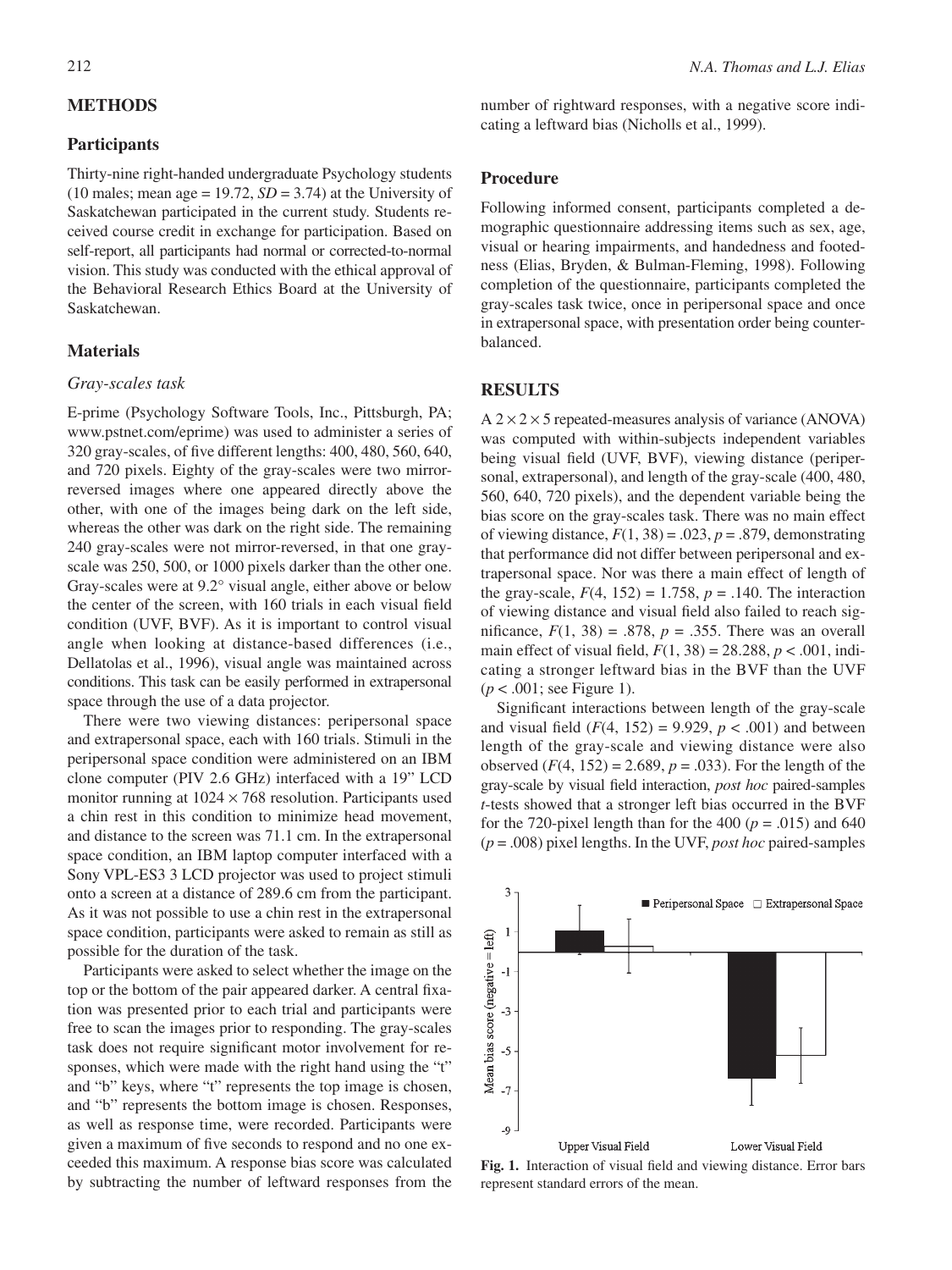*t* -tests showed that a stronger left bias occurred for the 400  $(p < .001)$ , 480  $(p < .001)$ , and 640  $(p < .001)$  pixel lengths when compared with the 720-pixel length. There was also a stronger left bias for the 480 ( $p = .004$ ) and 640 ( $p < .001$ ) pixel lengths compared with the 560-pixel length. The 640-pixel length also had a stronger left bias than the 400-pixel length  $(p=.034).$ 

 For the length by viewing distance interaction, *post hoc* paired-samples *t* -tests indicated that in extrapersonal space, the gray-scale that was 640 pixels in length had a significantly stronger leftward bias than all other lengths (all *p*'s  $<$  .014). No other significant differences were seen for the length by viewing distance interaction.

 Overall, for gray-scale pairs that were equiluminant, participants chose the gray-scale that was darker on the left side 62.5% of the time. Accuracy scores were also calculated to examine how accuracy was influenced by luminance difference. When there was a 250-pixel difference between the gray-scales, participants were accurate in choosing the grayscale that was actually darker 63% of the time. When there was a 500 or 1000 pixel difference between the gray-scales, participants were accurate in choosing the gray-scale that was actually darker 72.5% and 79.5% of the time, respectively. As visual field differences were observed, accuracy scores were also compared across the upper and bottom visual fields for each luminance difference. There was no significant difference in accuracy scores for 250 pixel differences,  $t(38) = 1.69$ ,  $p = .08$ ; however a difference was seen in both the 500 pixel,  $t(38) = −1.83$ ,  $p = .04$ , and the 1000 pixel luminance differences, *t* (38) = −2.02, *p* = .03) Participants were more accurate in the UVF in both instances  $(500 \text{ pixels: UVF} = 75\%, \text{BVF} = 71\%; 1000 \text{ pixels: UVF} =$ 83%, BVF = 79%); however, this difference only occurred in extrapersonal space, as there were no accuracy differences in peripersonal space (all  $p$ 's  $> .15$ ).

#### **DISCUSSION**

A significant leftward bias was observed, with participants exhibiting a stronger leftward bias in the BVF than the UVF. Interestingly, a significant interaction was observed with length and both viewing distance and visual field; however, no consistent pattern of findings emerged. There were no space-based differences when comparing performance in peripersonal and extrapersonal space. This is consistent with prior suggestions that when the visual angle of stimuli is held constant, space-based differences will not occur (i.e., Dellatolas et al., 1996 ). Although prior investigations of perceptual asymmetries have identified the possibility of space-based differences, the current findings did not demonstrate any such difference. Although variations in the type of task might also contribute to the lack of a significant difference, the current result supports the suggestion that when visual angle is maintained, space-based differences will not occur.

As a variety of previous studies have identified distancebased differences using line bisection tasks, it is possible that line bisection and the gray-scales task are not measuring the same phenomenon. In the past, researchers (i.e., Nicholls et al., 1999 ) have failed to observe a correlation between the two tasks, which might show that performance on one task is not closely related to performance on the other. Although it remains unclear as to why the two phenomena do not correlate, motor involvement in manual line bisection may contribute to differential findings. The underlying neural mechanisms are thought to be similar for both tasks, as both are proposed to measure spatial biases; however, pseudoneglect previously observed on line bisection tasks might not be the same as the perceptual asymmetries measured by the gray-scales task.

There was a significant difference observed between the visual field conditions, with a stronger leftward bias being observed in the BVF than in the UVF. This was not consistent with the findings of McCourt and Jewell (1999) or McCourt and Garlinghouse (2000), who found a stronger leftward bias in the UVF on a landmark task. This result, however, is consistent with that of Barrett et al. (2000), who also observed a stronger left bias in the BVF. It is of interest to note that McCourt and colleagues used tachistoscopic presentation (150 ms) in both studies, and the method employed by Barrett et al. and in the current study was a free-viewing presentation. Methodological differences in task and presentation time appear to be the most likely explanation for these mixed results; however, the method employed by Barrett et al. bears no similarities to the current method, further complicating the interpretation of these findings.

Examination of the accuracy scores by visual field showed that participants were more accurate in the UVF in extrapersonal space as the luminance difference increased. This suggests an UVF accuracy advantage is occurring in extrapersonal space, which would be consistent with a stronger leftward bias in the BVF (performance is not as accurate). As perceptual biases exhibited visual field differences in the absence of distance-based differences, it does not appear to be the case that the distance-based and visual field differences correspond with one another in perceptual asymmetries. Based on the current results, it would appear that this explanation is not plausible in explaining visual field differences. As there is some evidence to indicate that dorsal and ventral visual stream differences might relate to visual field processing, it would be of interest to compare perceptual asymmetries performance using tasks that specifically target either the dorsal or the ventral visual stream. This would assist in determining whether visual stream processing differences relate to the visual field differences that have been observed in perceptual asymmetries.

 An additional possibility relates to the more recent evolutionary explanations that have emerged from the examination of perceptual asymmetries in birds. Further research in this area might also contribute to the understanding of visual field differences that have been observed among human participants. As research in this area has been preliminary thus far, it is difficult to suggest possible mechanisms that might underlie the leftward bias. It has been suggested that